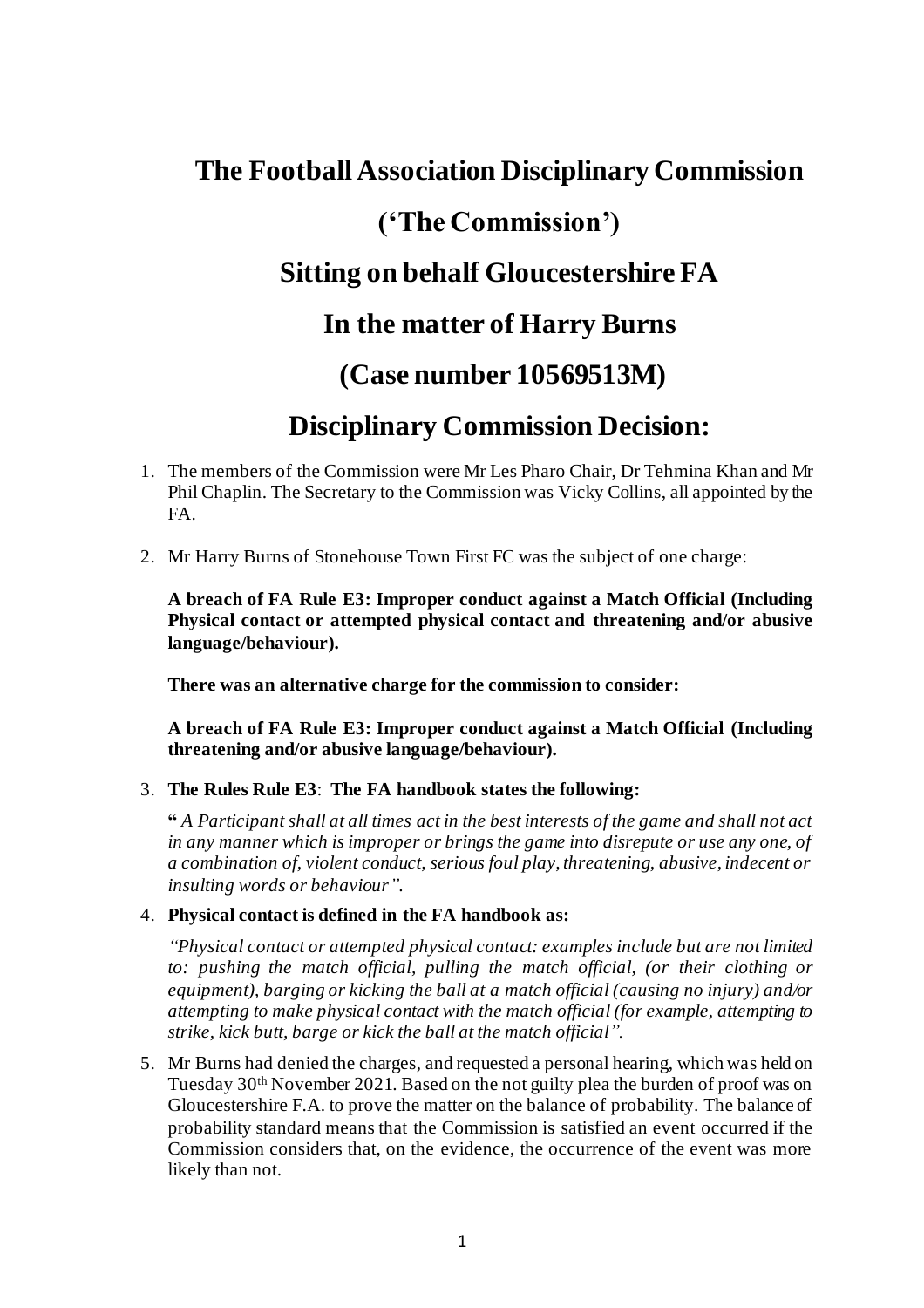- 6. The following is a summary of the principal submissions considered by the Commission. It does not purport to contain reference to all points considered. However the absence in these reasons of any particular point, or submission, should not imply that the Commission did not take such point, or submission, into consideration when the members determined the matter. For the avoidance of doubt, the Commission carefully considered all the evidence and materials furnished with regard to this case.
- 7. The charges against Mr Burns of Stonehouse Town First FC were raised by Gloucestershire FA, as a result of a report from the match assistant referee, Ian Hamilton who reported that in a match between Newent Town First and Stonehouse Town First First in the Hellenic Football League division 1 on Saturday 26<sup>th</sup> October 2021, that just prior to the end of the match, he had indicated a free kick (awarded by the referee) and given a throw in against Stonehouse, the game ended and he was approached by Harry Burns who came face to face with him and called him a "clown". Mr Hamilton reports that due to the aggressive attitude adopted by Mr Burns he stepped back and then Mr Burns came towards him and deliberately made contact with him by his shoulder barging into his chest, causing him to step backwards.
- 8. In Support of the charge on behalf of the County there was the assistant referee Mr Ian Hamilton's report, and a report from the match referee Mr Paul Herbert.
- 9. Evidence supplied in response to the charge to be reviewed was from Harry Burns, Luke Hawkins a player of Newent FC, Mr Elliott King, Mr Ryan Thwaite, players of Stonehouse, Mr Tommy Callinan a spectator, Dave Mudge manager of Abingdon United a spectator at the match and Mike Smith secretary of Stonehouse Town..
- 10. Attending the hearing on behalf of the County was the assistant referee Mr Ian Hamilton and the match referee Mr Paul Herbert. In attendance on behalf of Harry Burns were Tommy Callinan and Elliot King, Mr Mike Smith was in attendance as a club representative, it was established that he had no evidence to provide in this matter and that the case would be taken by Harry Burns.
- 11. All participants were then invited into the hearing and introduced to the panel members prior to the hearing commencing, it was made clear at this point that this hearing was to determine the facts in relation to the charge and not here to judge the performance of the referee. Harry was advised that if he had any questions during the hearing he was to ensure that he asked.
- 12.The Assistant Referee Mr Ian Hamilton was invited to give his account, he stated that he did not wish to alter or change anything in his statement.
- 13. When questioned by the Commission he said that the match until the incident described was quiet, he said he had refereed the teams before with no issue. He said when asked that it was near the end of the match and the game was being played out. When asked how the incident alleged came about he said it resulted from a throw in decision and a free kick, and that it then evolved as per his report. He explained that the contact was Mr Burns shoulder to his upper chest and that it caused him to step back. He said when asked that the comment "clown" was in his face meaning about a foot away. He believed there were a few people around at the time – the ref and other players within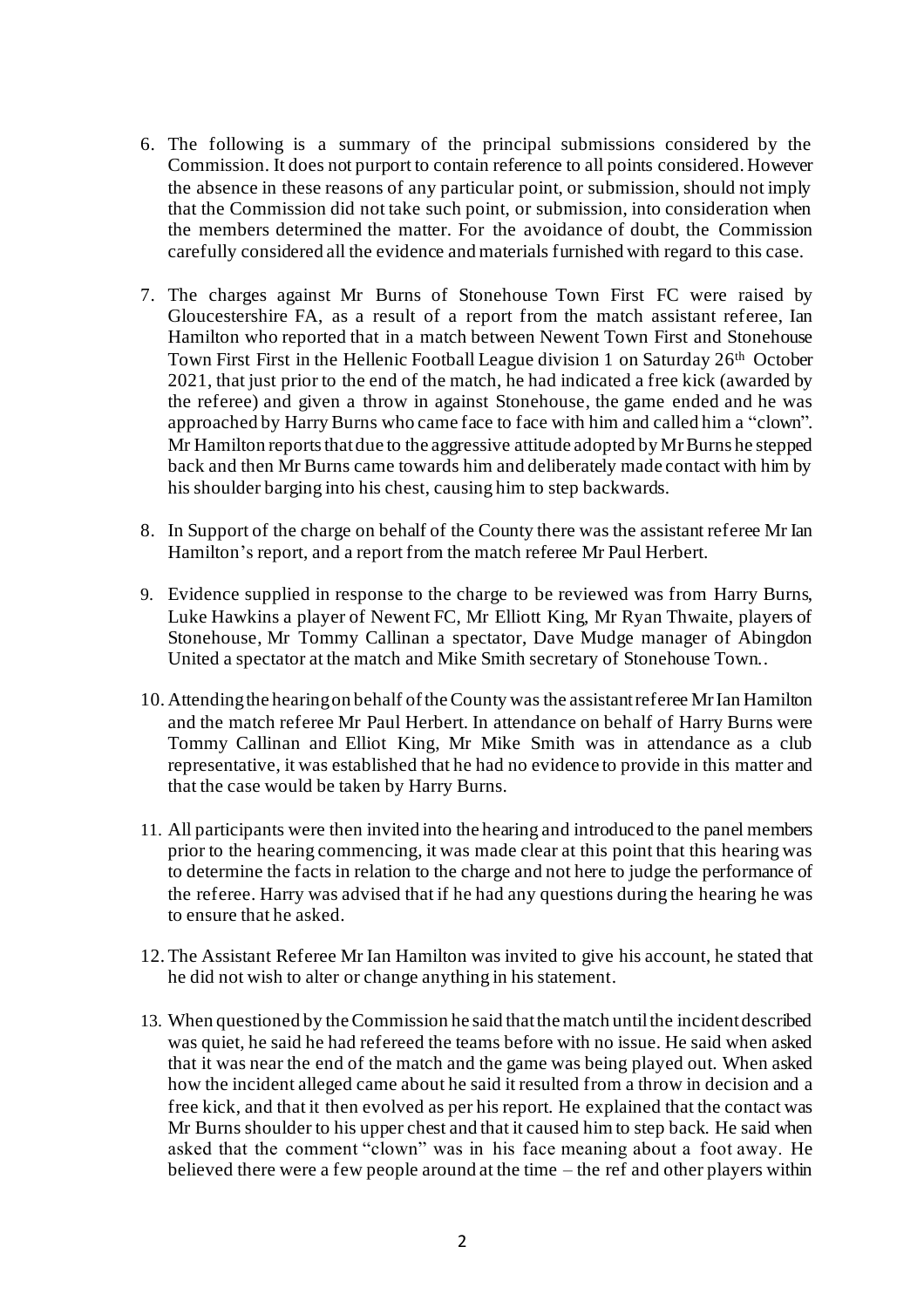10 feet, but not close enough to have pushed Mr Burns into him. When asked if the contact was deliberate he said that it was and that he felt threatened and unsure what the player might do next. He said when asked that he had identified the player to the referee by his number, and that the only comment used as far as he recalled was "clown".

- 14. Harry Burns was invited to ask questions, and he asked Mr Hamilton how far the referee was away and he stated about 10 yards. When asked how many players he felt were around he said about 5 or 6. Mr Burns asked if he had laughed in his face over a decision he had given and he replied that he had not.
- 15.The match referee Mr Herbert was then invited to give his account of the matter and he stated he had nothing to alter or change in his report.
- 16.When questioned by the commission, Mr Herbert stated as per his report he did not witness the incident and that it was reported to him by his assistant. He said when asked that he had called the red number 8 three times in order that he could show him a red card but the player walked away. He stated that it could have been the case that the player did not hear him. He confirmed that the card was for the deliberate contact to the assistant referee and not for abusive language. He stated that there was a commotion with several players near to the assistant referee.
- 17. Mr Burns was invited to question Mr Herbert and during which he asked was the alleged incident near the corner and Mr Herbert said that it was. When asked how close he thought Mr Burns was near to the assistant the referee replied that he did not know as he had at that time not seen Mr Burns.
- 18. Mr Hamilton and Mr Herbert were thanked for their attendance and they left the hearing.
- 19. Mr Burns was then asked to give his account of the matter, he said that it was as in his statement and therefore the commission then questioned him during which he stated that he had not touched the linesman but he was frustrated and had said to him on two occasions before and after the final whistle "your fucking shit" for which he apologised for saying. When asked if he had apologised to Mr Hamilton he said he had tried but Mr Hamilton had not come into the bar at the ned of the match. He stated that he did throw the match ball over his shoulder, but not at the linesman. He said when questioned that there were people around him and may have been bumped into but he did not touch the linesman at all. When asked if he was in the assistant referees face when swearing he said he was not. He confirmed he was wearing the number 8 shirt and that he felt there were at least 5 players who approached the linesman. He said he believed he was made aware of the complaint against him either later that day or the next day. He also stated that the goalkeeper had commented on the remark made to the assistant referee saying, "you are not wrong". When asked again if he had barged or made contact with the referee he said he had not but did call him "shit".
- 20. Mr Tommy Callinan a witness on behalf of Mr Burns was then invited to give his account of the matter, and stated that it was as his statement and he did not wish to alter anything, he was therefore then questioned by the commission. Mr Callinan in response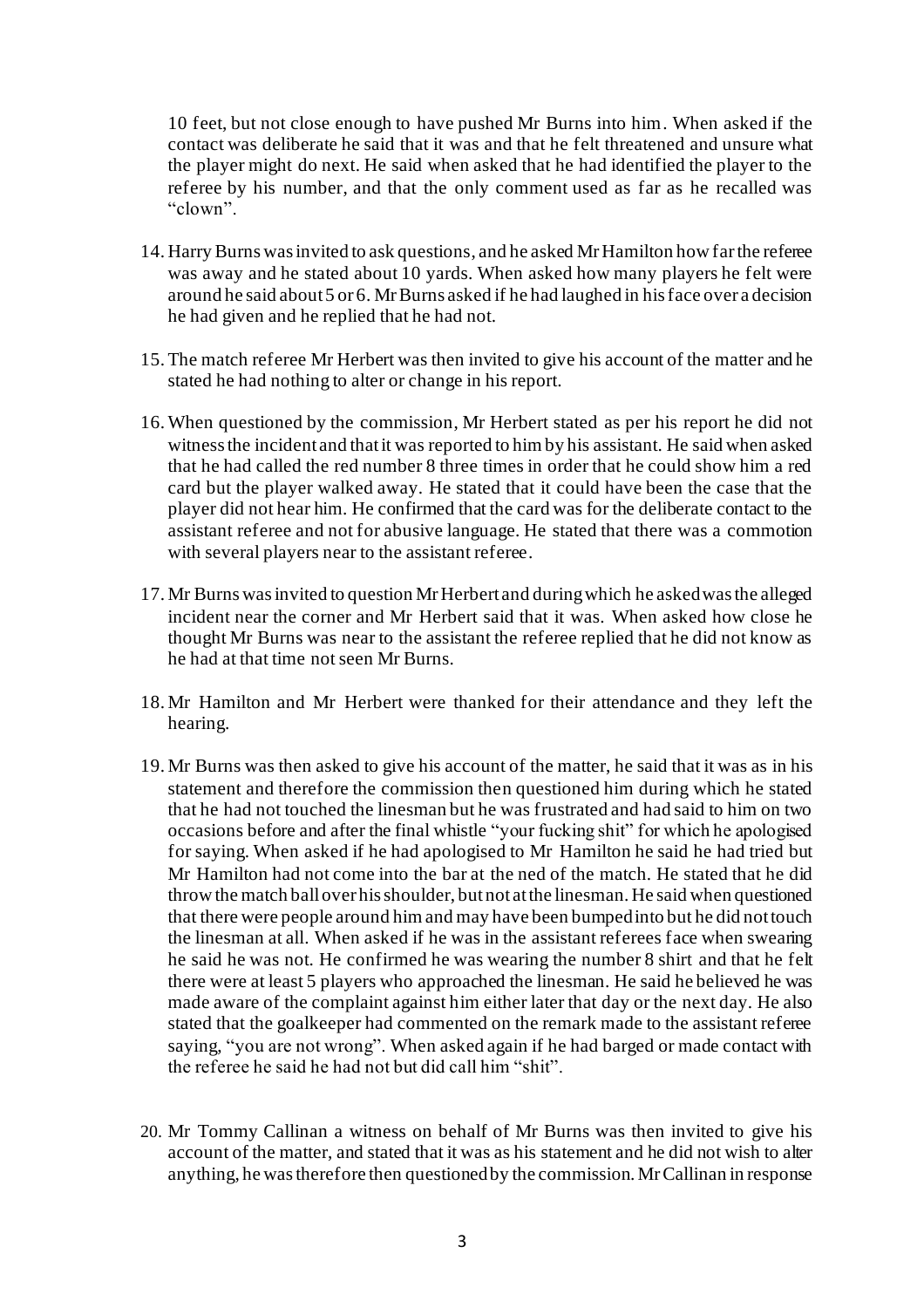to questions stated that the incident was about 5 yards from the corner flag and he was facing the linesman, and said that the assistant had given a foul and at the end of the match there was an altercation behind the linesman with players from both teams involved, and that Harry was "barged" from behind into the linesman, and in his opinion Harry simply brushed the Linesman. When asked if he had heard any comments at that time he said yes there was swearing and the words "fucking shit" from Harry and others. When asked if these comments were at the assistant referee he replied they were at each other, and that he did not hear anything specific to the assistant referee. He was questioned about the contact to the assistant referee and he described it as Harrys arm into the arm of the assistant referee. He was asked if he was a supporter of either team on that day and he replied that he was a grassroots supporter and went to many games, but did state that his son was playing for Stonehouse.He confirmed that in his statement he said he saw Harry apologise to the referee, and that he did make contact slightly with the assistant referee and that other players had tried to pull Harry away.

- 21. Mr Elliot King was then called as witness on behalf of Mr Burns and stated he had no changes to make to the statement provided and he was therefore questioned by the commission during which he stated that he had seen Harry and others near the assistant referee and that there was contact between Harry and the assistant. When asked if he had heard any swearing he said he had not. He stated that in his opinion there were 3 or 4 people near the assistant and that Harry was about 1 to 2 yards away from the assistant as he (Harry) was frustrated with decisions and that he (Harry) had bumped into the assistant referee. When asked how this contact occurred he said it was when other players tried to pull Harry away from the assistant referee, this action caused the contact in his opinion. When asked to describe the contact he said that Harry's arm touched the assistants upper arm. He stated when asked that there was no reaction from the assistant who was calm. He said that the referee was nearby. He confirmed that two of his own players had dragged Harry away and that they did so with little force.
- 22. Mr Burns advised that he had provided all the evidence he wished and that the hearing had been fair. He did not want to offer any summing up.
- 23.The verbal and written evidence on behalf of the county was considered to be credible and consistent both from the Referee Mr Herbert and the assistant referee Mr Hamilton. Their response to questions was concise and did not deviate from their reports.
- 24.The written and verbal evidence in defence of the charge from Mr Burns was reviewed by the commission and it was clear that in his evidence he admitted that he was unhappy and had sworn at the assistant referee but had not made any contact with the assistant referee at all. His defence in the physical contact charge appeared to be the admission of swearing, which was not alleged by the assistant referee Mr Hamilton either during the hearing or in his written report.
- 25.The verbal account and statement from Mr Callinan were considered where he in his verbal account states there was contact of the assistant referee by Mr Burns due to Harry being "barged" by others into the assistant referee, in considering his evidence it was clear that Mr Burns was remonstrating with the assistant referee and according to Mr Callinan was swearing at the assistant and was pulled away by other players. His evidence given in this matter was helpful, however it did contradict the account given by Mr Burns, in that Mr Callinan was clear there had been contact.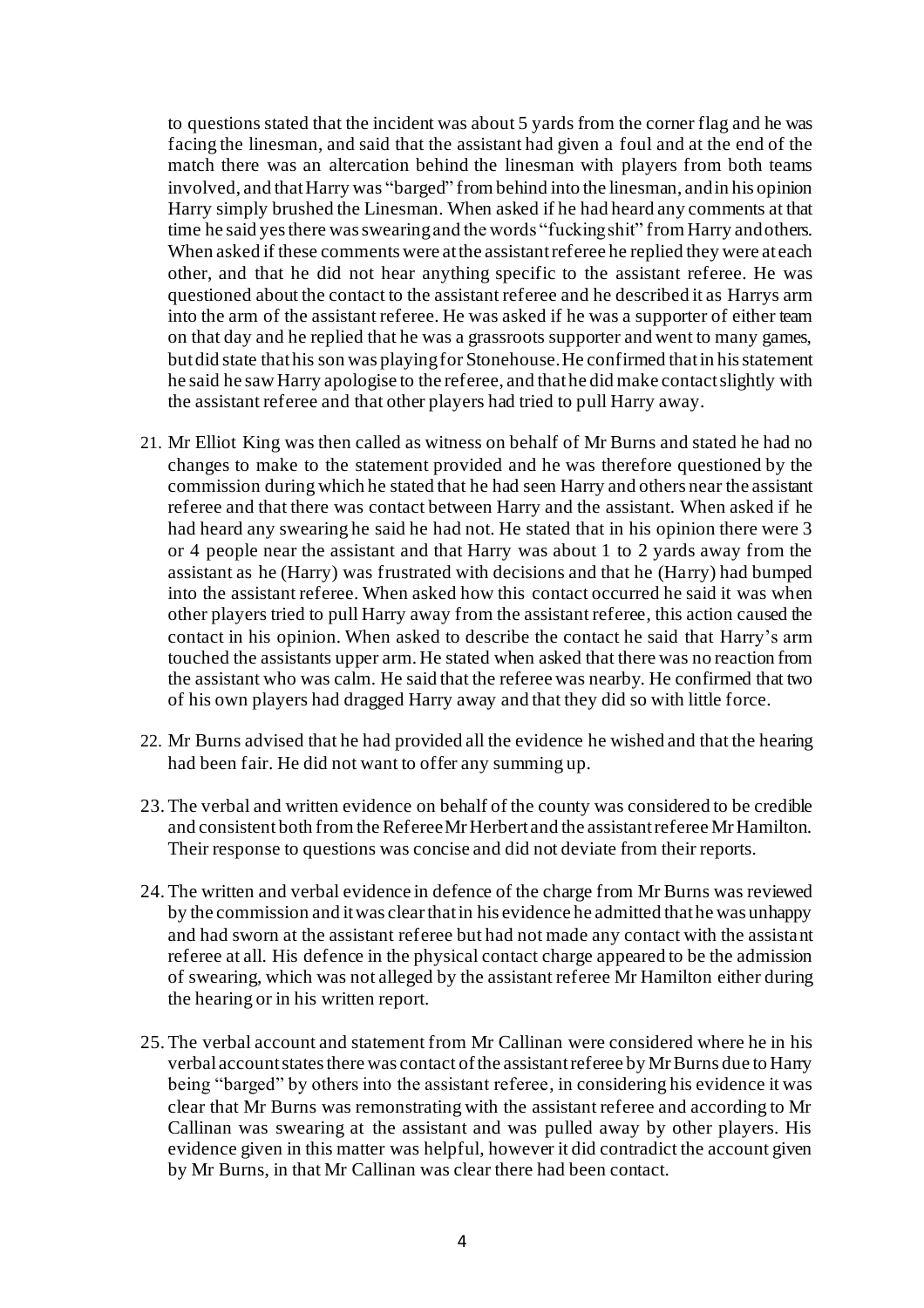- 26.The verbal account and statement from Mr King were considered, he gave an account where he also stated there had been contact by Mr Burns on the assistant referee however he had not heard the swearing and his account confirmed that Mr Burns was "pulled away" by other players which caused the contact. This confirms to the commission that there was contact and also confirmsthat as described by Mr Callinan that Mr Burns was moved away by other players.
- 27. The written statements supplied from Mr Luke Hawkins a player of Newent FC, Mr Ryan Thwaite, players of Stonehouse and Mr Dave Mudge manager of Abingdon United a spectator at the match were taken into account and it was noted by the commission that in respect of Mr Mudge his statement was not helpful to the commission in determining the matter.
- 28.In making the decision the following matters were noted by the commission members, it was clear that despite the evidence given by Mr Burns, there was contact by him on the assistant referee, and therefore the commission needed to satisfy itself that the contact was deliberate, and in making that decision it was noted that witnesses describe Mr Burns as being pulled away from the area of confrontation, and it was clear to the commission that Mr Burns was remonstrating with the assistant referee due to what he believed were bad decisions. Mr Burn's admission of swearing at the assistant referee was noted, as was the consistent account of the assistant referee and others who had witnessed the contact. However the closest person to the contact was of course Mr Burns and the assistant referee, and the account of the deliberate action as described by the assistant referee was one that the commission felt that on the balance of probabilities was the one that was more likely to have happened. Therefore having reviewed all the written and verbal evidence provided the following unanimous decision was made:

#### **For a breach of FA Rule E3: Improper conduct against a Match Official (Including Physical contact or attempted physical contact and threatening and/or abusive language/behaviour) Proven.**

- 29. Mr Burns was advised of the decision and his record was disclosed by the Secretary (which showed no relevant offences in the last 5 years), which was agreed Mr Burns, he did not want to offer any mitigation in the issue.
- 30. Sanction was then considered taking into account the age of the player, his previous record, the fact that there was deliberate contact but it was minimal and the FA sanction guidelines: *(Physical Contact or attempted Physical Contact on a Match Official – recommended suspension from all football activities for a period of 182 days and £150 fine, with a mandatory minimum of 112 days from all football activity and £75 fine).* Having done so the following sanction was made:

### **Mr Burns is suspended from all football for a period of 156 days and he is fined the sum of £100-00.**

**8 Penalty points are awarded against Stonehouse Town First FC.**

**Mr Burns is also to undertake a face-to-face education course to be completed by the time the suspension term as shown above is completed.**

**Failure to complete the course in the stipulated time frame will result in a sine-die suspension until the course is completed.**